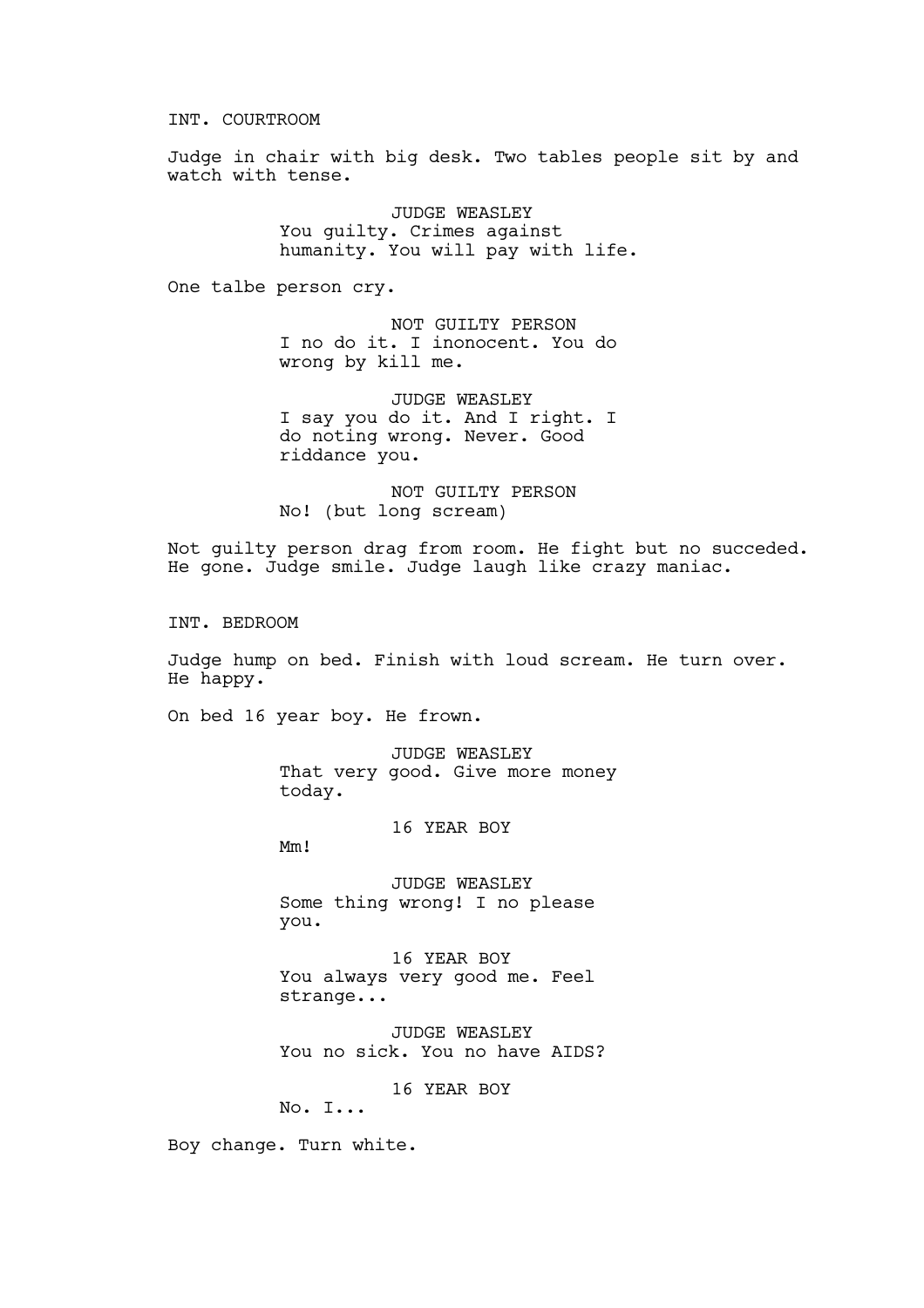16 YEAR BOY I no do it. I innocent. You do wrong by kill me.

Judge back up. Afraid of face.

JUDGE WEASLEY You. You die. I watch.

16 YEAR BOY I come back. Get revenge. You do wrong.

JUDGE WEASLEY No! (but long scream)

Judge run away. Boy follow. He echo

16 YEAR BOY You do wrong. Do wrong. Do wrong.

He try grab Judge.

JUDGE WEASLEY Why you follow? You mean ghost. Hurt me.

16 YEAR BOY I no mean. You mean.

Judge grab handle door.

16 YEAR BOY You no escape. I bring friends.

Judge turn. Room full ghosts.

16 YEAR BOY You kill them like you kill me. They get revnge too.

Judge scream like little girl.

Ghosts touch Judge. He faint.

INT. HOPITAL

White things. Judge lay on bed next to Doctor. Doctor talk to strange lady. Judge moan.

> STRANGE LADY I find him in bedroom. He no know me.